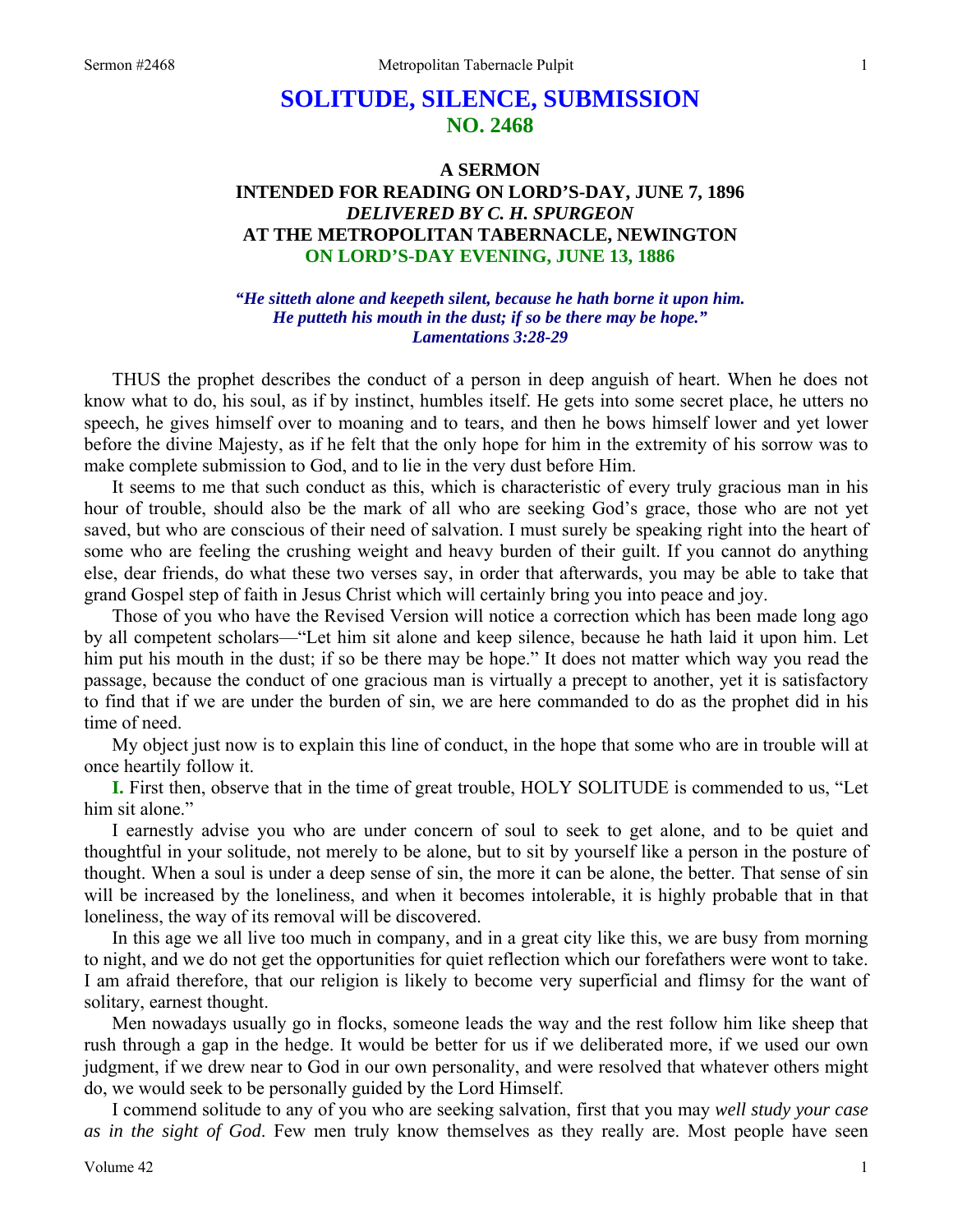themselves in a looking glass, but there is another looking glass which gives true reflections, into which few men look.

To study one's own self in the light of God's Word, and carefully to go over one's condition, examining both the inward and the outward sins, and using all the tests which are given us in the Scriptures, would be a very healthy exercise, but how very few care to go through it! Yet, beloved friends, if it be a wise thing to look well to your business, how much more ought you to look to the business which concerns your immortal souls!

If a true shepherd will not neglect his flocks and his herds, should not a wise man care about his thoughts, his feelings, and his actions? Must it not be a wretched condition not to know whether one is saved or not? I sometimes hear people express surprise if they are asked whether they are saved, yet in what ignorance of your own soul's state must you be if you have never put that question to yourself, or if when it is put, you feel inclined to give no answer to it!

I press this matter home upon you, and if you would be saved, you must first know that you are lost. If you would seek to be healed, you must first learn that you are sick. It is not possible that you will repent unless you are aware of your sin, it is not likely that you will look to Christ unless you first know what it is for which you are to look to Him. Therefore, I pray you, set apart some season every day, or at least some season as often as you can get it, in which the business of your mind shall be to take your longitude and latitude, that you may know exactly where you are.

You may be drifting towards the rocks, and you may be wrecked before you know your danger. I implore you, do not let your ship go at full steam through a fog, but slacken speed a bit, and heave the lead, to see whether you are in deep waters or shallow. I am not asking you to do more than any kind and wise man would advise you to do, do I even ask you more than your own conscience tells you is right? Sit alone a while, that you may carefully consider your case.

Get alone again, dear friend—especially dear young friend—that you may *diligently search the Scriptures*. I am often astounded at the ignorance there still is of what is written in God's Word. Many persons who have even been in Sunday schools for years, seem to be totally unaware of the plainest truths of the Gospel of God's grace, but how can we know what is revealed unless we read and study it for ourselves? Alas, the dust upon many men's Bibles will condemn them!

God has been pleased, in this Book, to give us the revelation of the way of salvation, and we ought to rush to the Book with eager anxiety to know what God has said in it, but instead of doing so, though we can get a Bible for sixpence, and perhaps have a copy in every room in our house, how little do we read it! If you truly desire to be saved, get alone for the earnest and hearty study of the Word of God.

How often you may meet with persons who profess to be infidels, yet if you press them closely enough, you will find that they have never even read the New Testament through. There are many more who are in doubt and anxiety, yet they have never gone to see what are the promises of God, and what the Lord is ready to do for them that seek Him. I beseech you, as sensible and reasonable beings, do not let God speak to you, and you refuse to hear. You need to be saved from sin, in this Book God has revealed the way of salvation, therefore do not shut up the Book, fasten the clasps, and leave it neglected.

Oh, Book of books, the map of the way to glory, that man invokes a terrible curse upon his own head who refuses to study you! He does in effect, shut the gate of heaven against himself, and bar the road to everlasting bliss. If you would be saved, dear friend, sit alone, consider your case, and then study God's thoughts concerning it.

Get alone, further, that you may *commune with your God*. After we have once learned the way, we can commune with God anywhere—amidst the roar and turmoil of the crowded city, or on the top of the mast of a ship, but to begin with, it is best to be alone with the Lord.

My dear hearer, have you ever spoken to God in all your life? Have you ever realized that there is such a Being in the room with you? There is such a Being, it is He who made you, and who has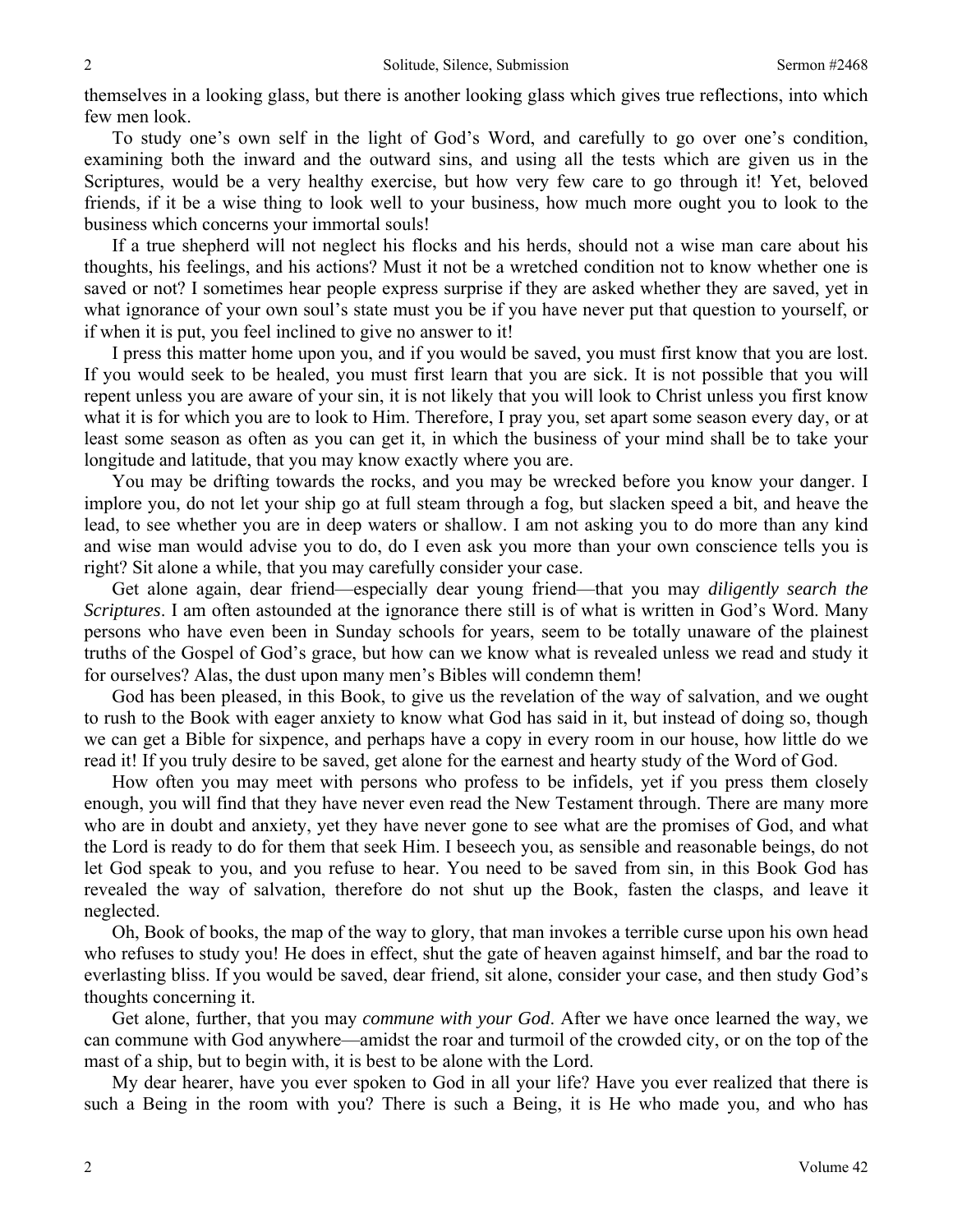Oh, speak with Him at once! Perhaps five minutes' earnest speech with Him may be the turning point of your life. "I will arise and go to my father," was the turning point with the prodigal, and it may be the same with you.

"Oh, but I feel so guilty!" Then get alone, and say that to the Lord! "But I do not feel as I ought." Then get alone, and tell that to God. "Oh, but I—I am such an unbelieving being." Get alone, and tell out all the truth to the Lord, do not entertain a thought or a feeling which you dare not tell to Him. Do not imagine that you can hide anything from Him, for He reads your inmost heart. Then take that heart and lay it bare before Him, and say with the psalmist, "Search me, O God, and know my heart: try me, and know my thoughts; and see if there be any wicked way in me, and lead me in the way everlasting."

As one of God's creatures, I could not bear to think that I had seen the glory of the midnight stars, or warmed myself in the brightness of the noonday sun, and yet had never spoken to Him who made them all and myself as well. One of our sweetest joys on earth is to speak with Him in prayer and praise, to call Him Friend, and to be on terms of sweet familiarity with the Most High. I do pray you then, get alone for these three purposes, first, to consider your case, next, to study the Scriptures concerning your case, and then, that you may speak with God in prayer.

Get alone also for one other reason, and that is, that you may *avoid distraction*. I think that on the Lord's-day, when people go home after service, they sometimes make a mistake in talking with those who do not feel as they feel. If the arrows of God have entered your heart, go home alone. If there has been anything in the sermon which has been for your comfort as a Christian, go home alone. If there was anything in the sermon which has been for your warning as a sinner, go home alone.

How often may even godly and gracious people talk upon some theme that may rob their fellow believers of all the good they have received in God's house, and as for unconverted persons, I am sure that if they ever feel impressed under the Word, it will be their utmost wisdom to take care of that first impression, and not let it be driven away by foolish or frivolous conversation.

Some of us are old enough to recollect the day before there were matches of the kind we now use, and early on a frosty morning some of us have tried to strike a light with flint and steel, and the oldfashioned tinderbox. How long we struck, and struck, and watched, and waited, and at last, there was a little spark in the tinder, and then we would hold the box up, and blow on it very softly, that we might keep that little spark alight till we had kindled the fire that we wanted.

That tenderness over the first spark is what I invite everyone to practice in spiritual matters. If you would be saved, if there is anything like feeling in your heart, if there is any good desire in your soul, do not begin to talk as soon as you get out of the Tabernacle, that would be like placing the lid on the tinder, and putting the spark out, but get alone, blow on that spark, for peradventure it may come to a flame, and you may find salvation.

I advise all persons under sorrow of soul somehow or other to break right away from their companions, when the day's work is done, let them each one say to themselves, "I am not going out with that frivolous person, nor shall I sit in the house with those who will be talking of trifling matters, I have a soul that needs salvation, and I must have my soul saved now. I cannot afford to be in this giddy company."

"Let him sit alone." That is good advice which the prophet gives in the text, and I desire to press it upon every awakened person who desires to find the Savior.

**II.** The text goes on to say, in the next place, that we should practice SUBMISSIVE SILENCE, "Let him sit alone and keep silence."

In what respects should seeking souls keep silent? I answer, first, if the burden of sin is pressing upon you, be sure to abstain from all *idle talk,* for if the idle talk of others, as I have reminded you, can distract your thoughts, how much more would your own! It ill becomes a man, who is on the brink of hell, to be laughing and jesting.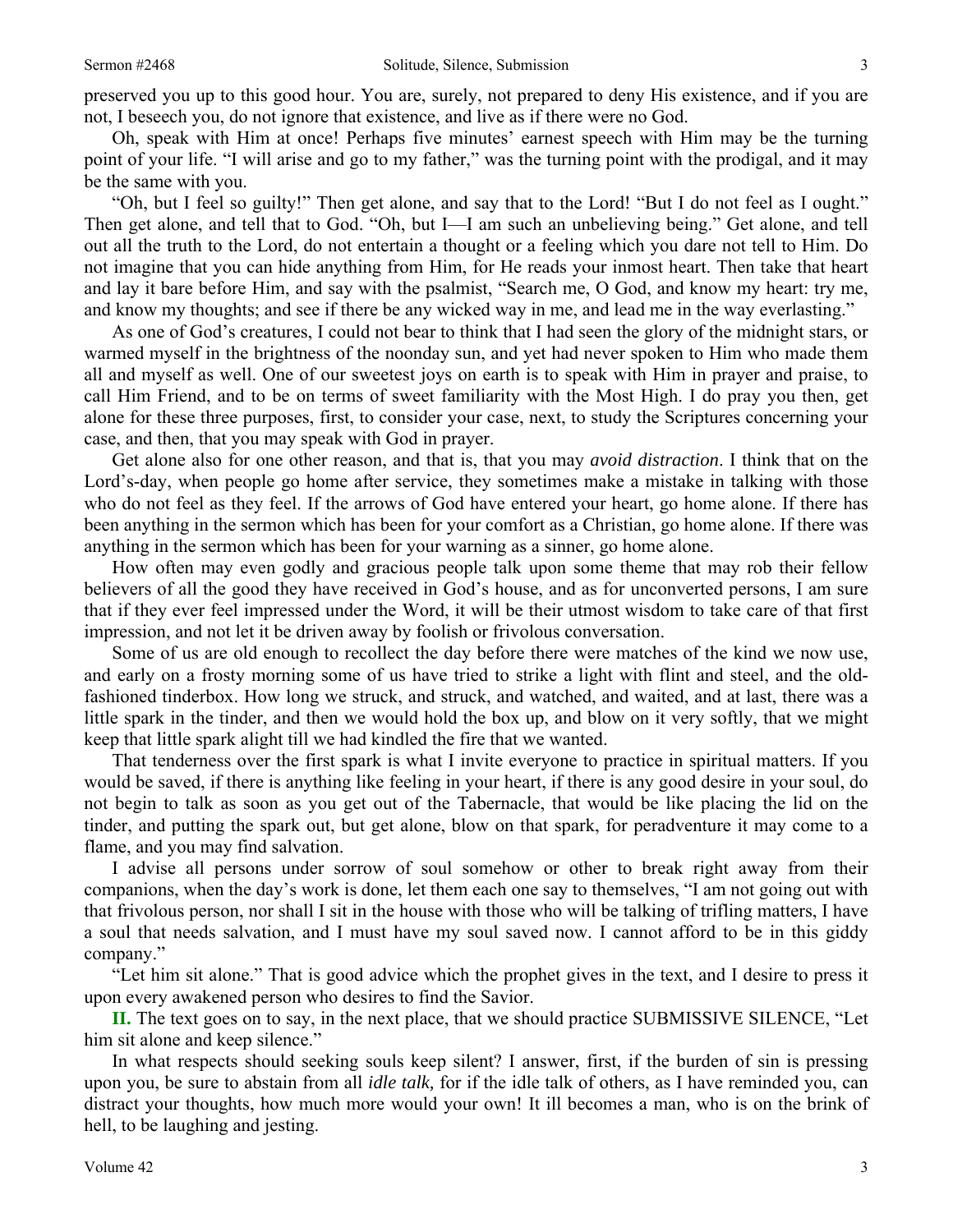When God is angry with you, can you make mirth? I can understand how you can be merry when once you have come back to the great Father's house, and the fatted calf is killed, and your Father rejoices over you, but whilest you are still covered with your sins, and are not yet sure of God's forgiveness, sit silent. It is the best thing you can do, quietness becomes you. Lay your finger on your lip till you have something better to speak of than you have as yet. Keep silence then, from all idle talk.

Keep silence also in another respect. Do not attempt to make any *excuse for your sin*. Oh, how ready sinners are with their excuses! A man says, "But sir, I have a besetting sin." Do you not think that a great many people make a mistake about besetting sins? There was a Negro who used to get drunk, and he said that it was his besetting sin, but his brother Negro said, "No, Sambo, it is your upsetting sin," and so it was.

If I were to go tonight across Clapham Common, and half-a-dozen men were to surround me, and rob me of my purse, then I should be beset, but if I were to know that there were thieves there, and yet I walked across the common on purpose to meet with them, you could not say that they had beset me, you would say that I was a fool to walk into their hands.

The besetting sin is that which a man fights against, and wars against with all his soul, yet is overcome by it. Do not lay any stress upon that, as though your being beset by sin was any excuse to you, especially if you go into the ways of sin.

You go and sit with those who drink and then wonder that you get drunk! You go and associate with those who swear or sing lewd songs, and then you wonder that the next time you try to pray, a nasty verse of a bad song comes up! It is your own fault if you go and willfully mingle with sinners, how can you be a child of God?

No, when you know that anything is a sin, keep of the temptation. He that does not want to get wet should not go out into the rain. Instead of your excuse making your case any better, it makes it worse, therefore keep silence before your God.

And next, keep silent from all *complaining of God*. No man is truly saved while he sets himself up as the judge of God, yet this is the practice of many men. If you give them the Word of God, they begin to pull it to pieces. They ask, "Is God so severe that He will mark our faults? Does He even take notice of our evil thoughts? Can it really be true that for every idle word that a man shall speak, he will have to give an account in the day of judgment?"

And then, after judging God to be austere, and too harsh in His dealings with poor fallible flesh and blood, they go on to snatch from His hand the balance and the rod, and sit upon their little throne, and dare to question the decrees of the great Judge of all. "It would be wrong," they say, "to cast men into hell and to punish with eternal wrath the sins of a short life." And then they begin to traverse all the teaching of Scripture, and to cavil at this and object to that. O sirs, if you would be saved, you must give up this wickedness! This kind of conduct will damn you as surely as you live.

When prisoners are tried by an earthly judge and are condemned to die, if they are permitted to speak, they can have no hope of obtaining mercy by criticizing the judge and caviling at the law. Of course they are not guilty, poor innocents! "It is the harsh law," they say, "that is to blame." But the law must maintain its majesty against such cavilers, and it cannot stoop to mercy, or sheath its sword, while a man is in that humor.

So, sinner, sit you alone and keep you silence. Presume not to judge your God. Behold, He comes with clouds! The trumpet will soon proclaim His appearing, and they who were so free to judge their Maker will cry in another tone when that great day has at last come. With the earth reeling beneath their feet, and the heavens themselves on fire, they will beg the rocks to fall on them, and the hills to hide them from the face of Him that sitteth upon the throne, and from the wrath of the Lamb.

Go, you guilty one, sit you still, and hold your tongue, and bring your rebellious heart to submission. Shall the flax contend with the fire, or the stubble fight with the flame? What can you do in warring with your Maker?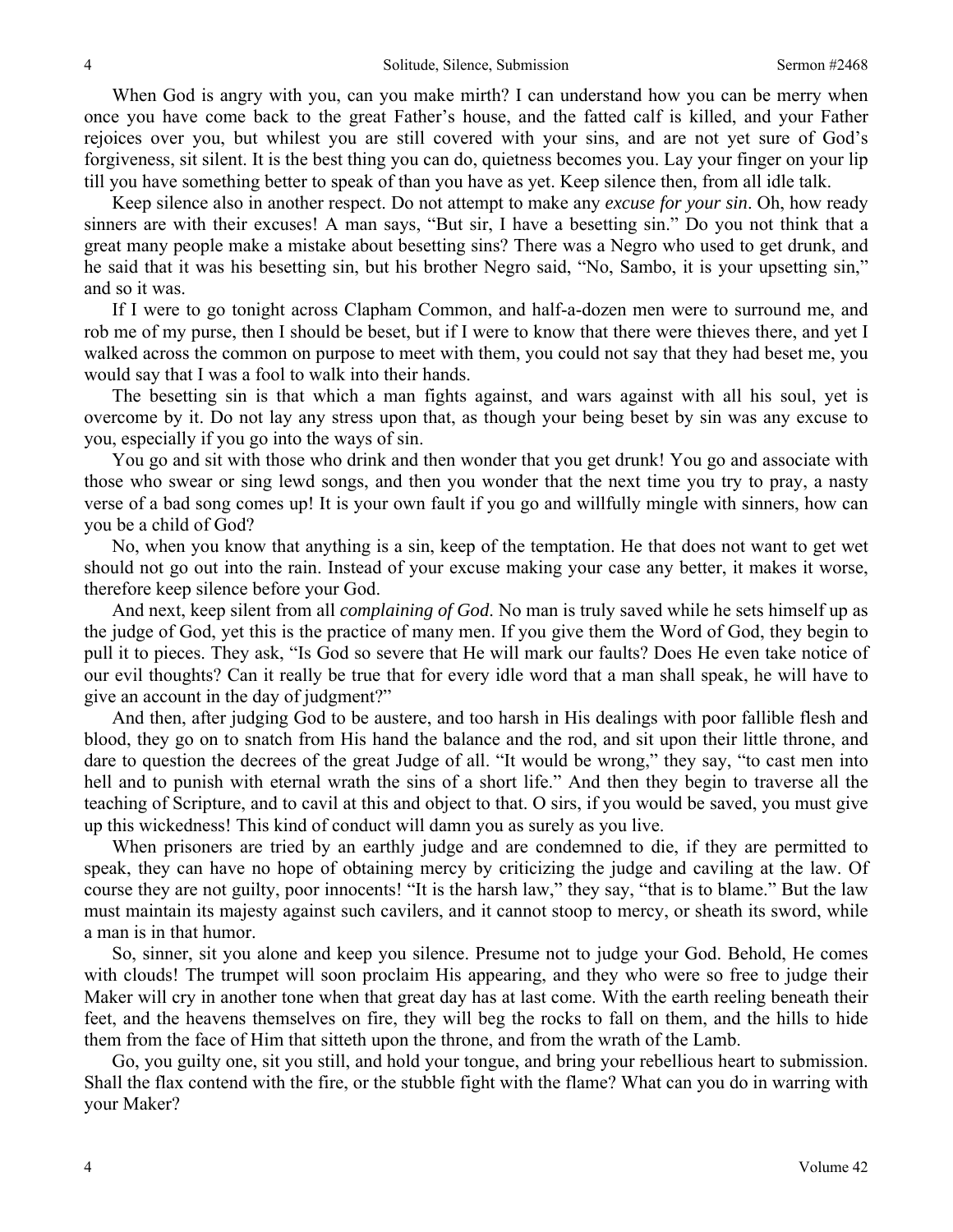Sit you alone and keep silence, next, from all *claims of merit*. I know that the tendency of the human heart is to say, "I am no worse than other people, I am a good chapel-going, church-going, psalmsinging person. I give to the poor, I say my prayers, and attend to all that sort of thing." You will never obtain mercy while you have a word of that kind to plead.

Till you are like a vessel turned upside down and drained of every drop of human merit, there is no hope of salvation for you. You must sit alone and keep silence about those good works of yours, for they are all a lie, and you know it. You have never done a good work in your life, you have either spoiled it by your selfish motives before it, or by some carelessness in it, or by some vainglorious pride after it. At the best, you are nothing but a boasting Pharisee, and though you may wash the outside of your cup and platter, yet your heart is full of wickedness, and your soul is steeped in sin.

O man, talk no more so exceeding proudly, but sit you still, and hold your tongue about merit and deservings before the holy God! There is no way of mercy for any of us until we shut our mouths and utter not a single boastful word, but stand guiltily silent before the Lord.

I think it is well too, when a poor sin-burdened soul is silent before God, and unable to make any *bold speeches*. I recollect that when I was first seeking the Lord, I heard some good people talking about their confidence in God. I had to hold my tongue then, for I could not say a word about that matter. I heard a young friend say that he had found Christ, but I had to hold my tongue then, for I knew that I had not found Him, and even after I had found Him, there were times when I dared not say so.

I felt in my spirit the question, "Am I self-deceived, or am I not? And if I have spoken pretty boldly since that time, even now, occasionally, I feel that same silence creeping over me. It would have been well if Peter had been silent when he said to his Lord, "Although all shall be offended, yet will not I." I like a man who knows, not only how to speak, but how to sit still, but that sitting still part is hard work to many.

There came a young man to Demosthenes to learn oratory, he talked away at a great rate, and Demosthenes said, "I must charge you double fees." "Why?" he asked. "Why," said the master, "I have first to teach you to hold your tongue, and afterwards to instruct you how to speak."

The Lord teaches true penitents how to hold their tongues. They open not their mouth when He has laid trouble upon them, and even in the company of good people they are sometimes dumb with silence, and hold their tongue even from good. It is not an ill thing that they should act thus, for often the will of the Lord is not done with words, and sometimes, that silence which is frost of the mouth is thaw of the soul, and the heart flows best before God when even praise sits silent on our tongues. O beloved, in your hour of darkness because of your sin, sit you still, and hold your tongue, for it is oftentimes the way of peace to the soul!

**III.** Now I shall ask your special and patient attention for just a few minutes to the third point, which is, PROFOUND HUMILIATION, "Let him put his mouth in the dust; if so be there may be hope."

Upon this matter I would earnestly address those who are not yet saved, but who desire to be.

Dear friends, it often happens that men do not obtain peace with God because they have not come low enough. The gate of heaven, though it is so wide that the greatest sinner may enter, is nevertheless, so low that pride can never pass through it. You must stoop if you would enter heaven! "Let him put his mouth in the dust." I do believe that this precept is needed by very many, and that when they obey it, they will get peace, but never till then.

"Let him put his mouth in the dust." Oriental monarchs require very lowly reverence from their subjects, it is out of keeping with our manners and customs, but the similitude holds good in our relation to the Lord God. When we come before Him, we must prostrate ourselves till we bow our mouths in the dust. What can this expression mean? "Let him put his mouth in the dust; if so be there may be hope."

It means, first, that there must be *true, humble, lowly, confession of sin.* You say that you have been praying, yet you have not found peace, have you confessed your sins? This is absolutely necessary. Confess your sins to me? you ask? No, thank you, I do not want to hear your confession. It would do me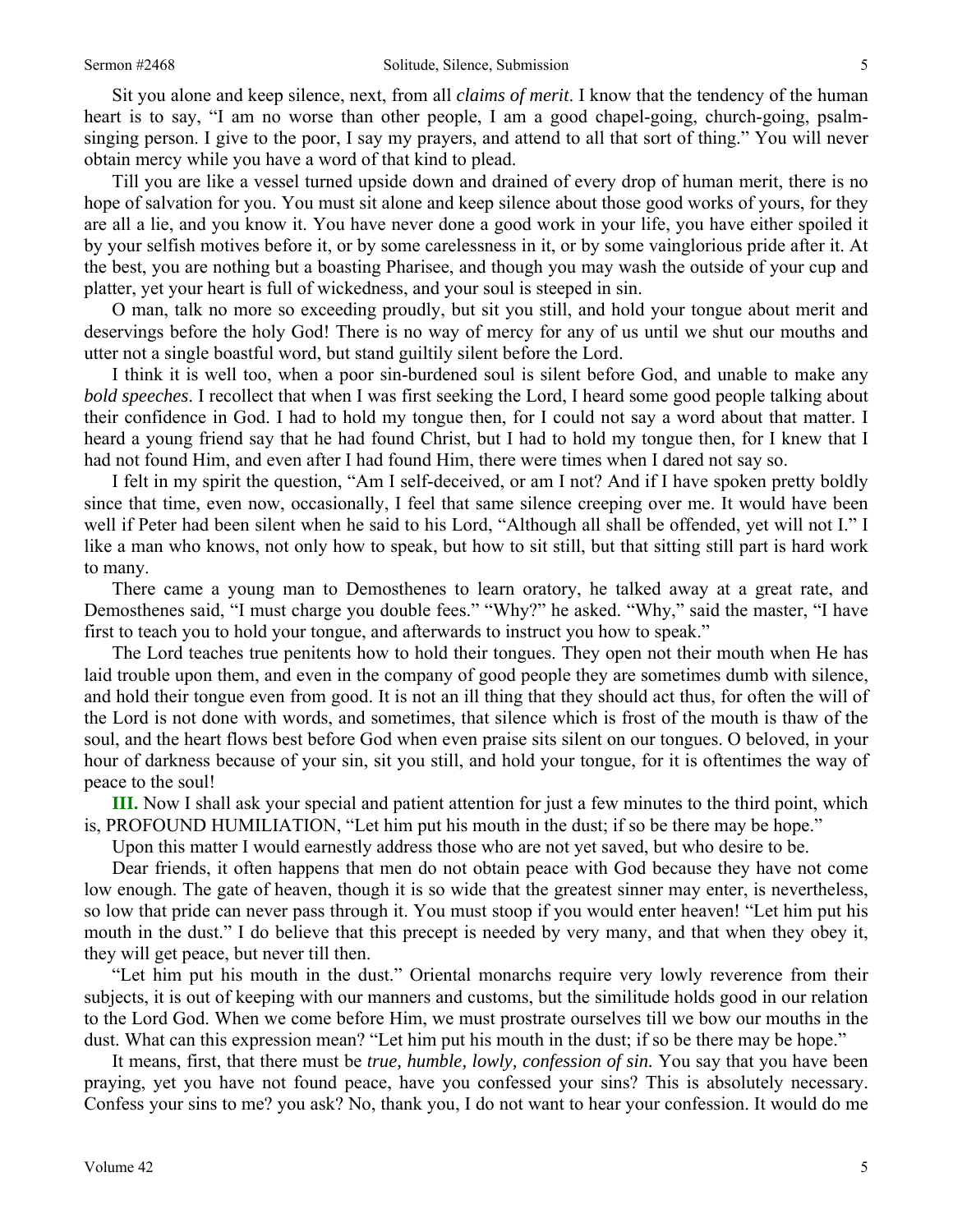much harm, and it could do you no good to tell them to me, it is to God alone that this confession should be made.

Some men have never really made a confession of their sin to God at all, they have done it in such general and insincere terms that it did not amount to a confession. Go enter your chamber, shut the door, and get alone, and there, with words or without words, as you find it best, acknowledge before God your omissions and commissions, what you have done and what you have not done. Pour out the whole story before God, and cry with the publican, "God be merciful to me a sinner." Do not cloak or dissemble before the Almighty. Let all your sins appear. Take a lowly place, not simply be a sinner in name, but confess that you are a sinner in fact and deed.

I believe that some of you are in darkness much longer than you need to be, because you do not stoop to a humble confession of your sin. Let the lancet into this ugly gathering of yours that brings you so much inflammation of mind and pain of spirit. Let your confession flow like water before God, pour out your heart before Him. Own to your sins, take the place of a sinner, for this is a great way towards finding salvation, "If so be there may be hope."

Further than that, dear friends, when it is said that we are to put our mouths in the dust, it means that we are to give up the habit of *putting ourselves above other people,* and finding fault with others. How often is the value of our penitence destroyed because we have looked at Mistress Somebody and said, "Well, I am guilty, but still—well, I am not such a hypocrite as Mrs. So-and-so." What have you to do with her? "Oh," says another, "I know I have been a bad man, but then I—I—I have never been as bad as old So-and-so." What have you to do with him? Here you are pretending to be humble, yet you are as proud as Lucifer.

I know you, you are like that man who went up to the temple, and pretended that he was going to pray, and then he said, "God, I thank thee that I am not as other men are," and so forth, "nor even as this publican," turning his eye in disdain towards the true penitent.

There is many a man who says, "I am a sinner, but then I am a total abstainer and wear the blue ribbon, that is a good thing, is it not?" Yes, it is, but not if you trust in it for salvation. "Oh, but!" says another, "I know that I have not lived as I ought, but I have always paid 20s. in the pound." So ought every honest man, but what is there to be proud about in that? Are you going to get to heaven by paying 20s. in the pound to a man, and not a penny in the pound to God? Yet that is often the way of men. Or else perhaps we are accusing others while we pretend that we are ourselves humble.

We must get rid of all such bad habits if we want the Lord to have mercy upon us. I believe a sincere penitent thinks himself to be the worst man there is, and never judges other people, for he says in his heart, "That man may be more openly guilty than I am, but very likely he does not know as much as I do, or the circumstances of his case are an excuse for him."

A woman, convinced of sin, says, "It is true, that woman has fallen, and her life is full of foulness, but perhaps, if I had been tempted as she was, and had been deceived as she was, I should have been even worse than she is." Oh, that we might all give up that habit of caviling at other people, and put our mouths in the dust in self-abasement before God!

I think that putting our mouths in the dust also means that we realize *our own nothingness in the presence of God*. We have nothing to say, nothing to claim, nothing to boast of, if the Lord should never look upon us in mercy, yet we could not complain of Him. If He were to banish us from His presence forever, yet we could not open our mouths to accuse Him, but must say, "Thou art just when thou judgest; thou art clear when thou condemnest."

That, dear friends, is putting your mouth in the dust, feeling that, in God's sight, you are only like the dust. If you have sought the Lord, and have not found him, I do exhort you to sink yourself lower. Believe that you have no strength, that you have no righteousness, that you are truly lost and ruined and undone, that you are nothing but a mass of loathsomeness before the thrice-holy God, and bow before Him with this conviction in your heart, "if so be there may be hope."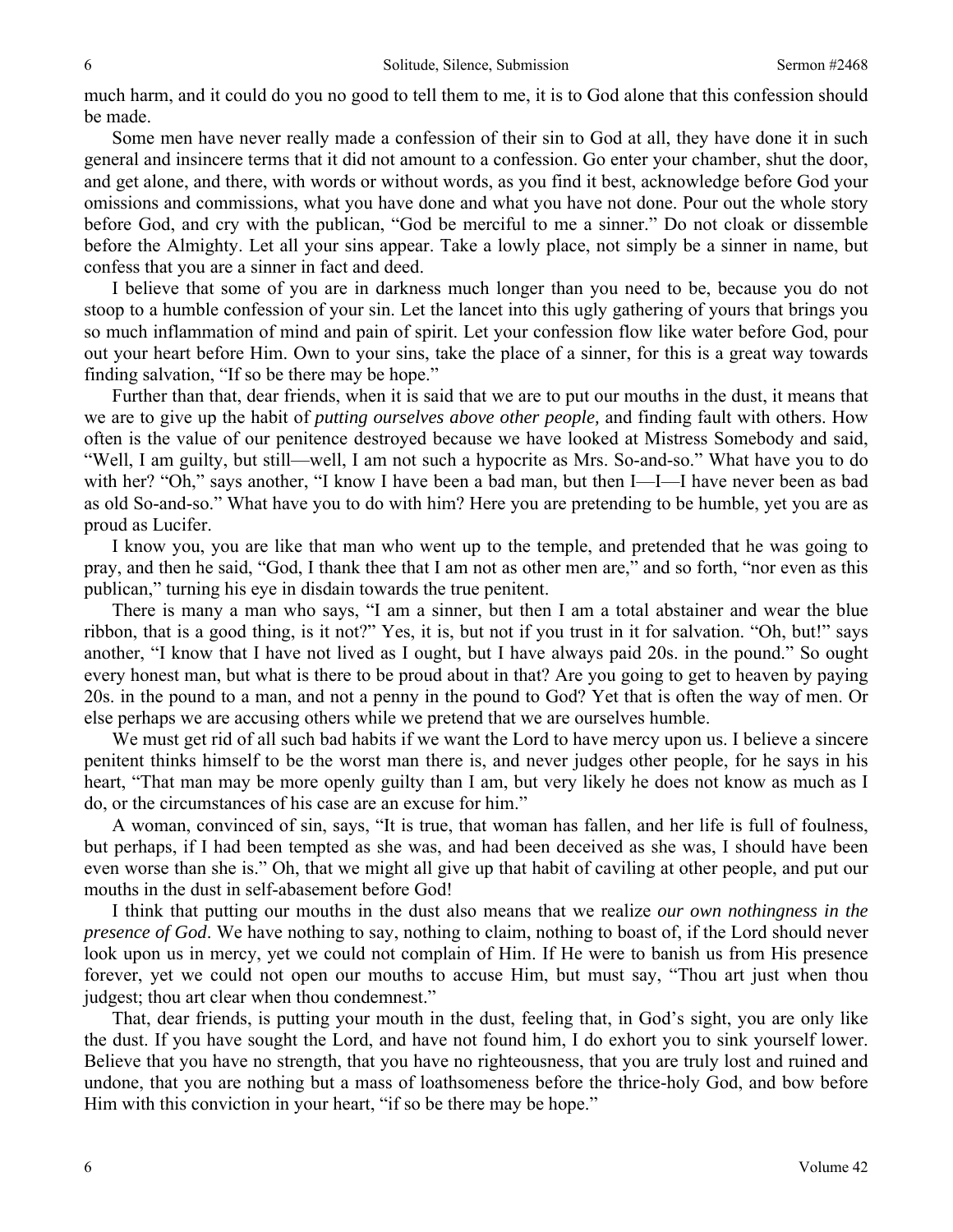I am not going to preach upon the last part of the text, because the time has almost gone, and also for another reason, because I have not to say to you, *"If so be* there may be hope." There *is* hope for any man, or woman, or child here—I like to say "child" as well as "man, or woman," because I believe that children are often the best part of my congregation.

Last Monday week, we had five children before the church, one after the other, whose testimony for Christ was quite as clear as that of any of the elders among us. What an important part of the congregation the boys and girls make up! I believe that there are almost as many saved among the little ones now in this congregation as there are of grown-up people, perhaps even more.

Well now, if any of you who are guilty—whether old or young—come before the Lord, and confess your sin, and trust in Christ for mercy, you shall have mercy. I do not know who you are, and I do not care who you are, but whosoever shall come, and confess his sin in all lowliness of heart, and in faith believe in the Lord Jesus Christ, he shall have mercy. Christ sits on His throne of grace and stretches out the silver scepter. Bow before Him and He will forgive your sin.

The fountain is opened for sin and for uncleanness, if you are sinful and unclean, come to the fountain that Christ has opened, and which the devil cannot close, and wash and be clean this very hour. God in infinite mercy is ready to forgive, His heart yearns over the wanderers. He stretches out His hands, and entreats you to come back, and He is grieved until you do return.

If there be in your heart any sorrow for having sinned against your God, if there be any anxiety to come back to Him, come back. If you do but turn your face towards Him, whilst you are yet a great way off, He sees, He has compassion on you, He will run to you, He embraces you. Fall into His arms now. Believe you in His Son, trust yourself with Jesus, for He has never yet failed any who trusted Him. Make Him the Trustee of your soul, for He is a Trustee who can be trusted. Deposit in His hands your spirit, for He is able to keep that which you commit unto Him against that day.

We are getting into summer, and I feel very anxious that none of my hearers should have to say, "The harvest is past, the summer is ended, and we are not saved." Then before the harvest comes, now that the summer is just beginning, may the Lord incline your hearts to come and put your trust in Jesus!

Many of you are from the country, you have come to see London. Of all the sights possible to you, the best will be first to see yourselves, and then to see your Savior. There is no Exhibition like the exhibition of the love of God in Jesus Christ to guilty sinners.

May this be the best day you have ever lived because it shall be the first day you have ever truly lived with the life of God in your soul! I pray the Lord to bless my words to every one of you without exception. Surely, there is not anybody here who would wish to be left out. God bless you all, for Christ's sake! Amen.

#### **EXPOSITION BY C. H. SPURGEON**

#### *LAMENTATIONS 3:1-33 AND 55-58*

We are about to read a chapter which is full of sorrow, while you are listening to it, some of you may be saying, "We are not in that condition." Well then, be thankful that you are not, and while you hear of the sorrows of others, bless God for the joys you yourself experience. At the same time, remember that there is a way of sorrow which leads at last to rest and piece. There is truth in the words of the poet Cowper—

> *"The path of sorrow, and that path alone, Leads to the land where sorrow is unknown."*

If you have never known the sorrows of the weeping prophet, or anything like them, I am not sure that you should congratulate yourselves, for there is a brokenness of heart that is worth more than the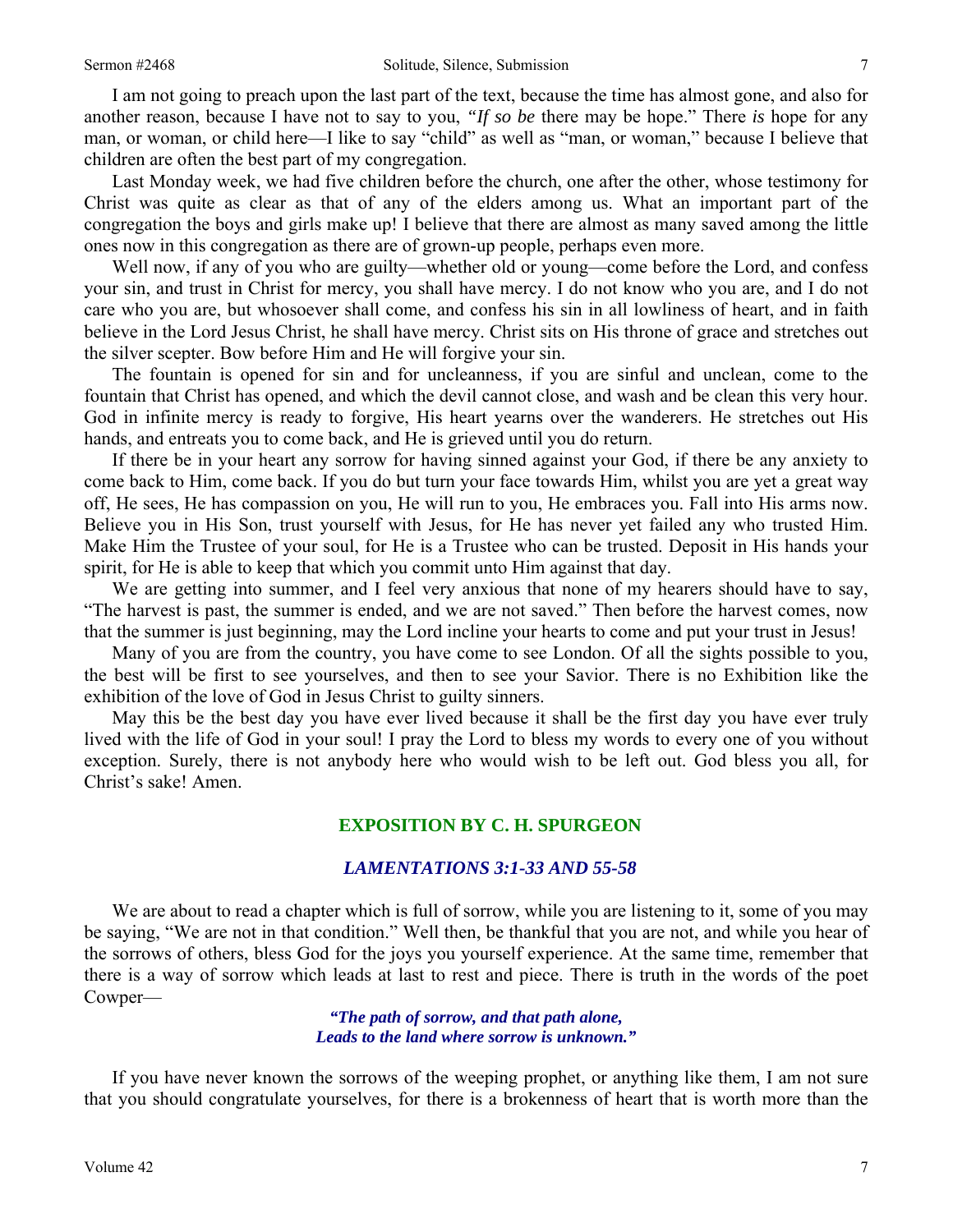whole world, there is a crushed and bruised spirit in which the Lord delights, and which is a token for good to the one who possesses it.

### **Verses 1-2**. *I AM the man that hath seen affliction by the rod of his wrath. He hath led me, and brought me into darkness, but not into light.*

Some of us recollect when we used to go into our own room, and shut the door, and read such a chapter as this and say, "Here is a description of my true condition." We were once broken in pieces, torn asunder, through a terrible sense of sin. Our thoughts were like a case of knives perpetually pricking us, and at such a time, these were our words as well as the words of Jeremiah, "He hath led me, and brought me into darkness, but not into light."

**3-4.** *Surely against me is he turned; he turneth his hand against me all the day. My flesh and my skin hath he made old; he hath broken my bones.* 

Conviction of sin seems to dry up the very sap of our life till we become withered with age. Worse than the agony of a broken bone is the pain of a broken heart. When the Holy Spirit convinces of sin, believe me, it is no child's play, in the case of some of us, it was sore wounding.

**5.** *He hath builded against me,—* 

"As if He deliberately built walls to stop up my way, and erected castles from which to attack my soul, 'He hath builded against me,'"—

**5.** *And compassed me with gall and travail.* 

"He hath shut me up in a circle of bitterness."

**6-7.** *He hath set me in dark places, as they that be dead of old. He hath hedged me about, that I cannot get out: he hath made my chain heavy.* 

Like a prisoner in his dungeon, who has to wear manacles and fetters.

**8.** *Also when I cry and shout, he shutteth out my prayer.* 

That is the worst trial of all, for there is comfort in prayer, but when even that seems denied you, into what a terrible state of sorrow is your heart brought!

**9-11.** *He hath inclosed my ways with hewn stone, he hath made my paths crooked. He was unto me as a bear lying in wait, and as a lion in secret places. He hath turned aside my ways, and pulled me in pieces: he hath made me desolate.* 

You who remember that experience, bless God that you have passed through it, that you have gone over that rough road into the place of peace and rest in Christ. You who have never known this path, it will be well for you when you do, difficult as you may find it.

**12.** *He hath bent his bow, and set me as a mark for the arrow.* 

"Every sermon I hear seems a shot at me, every text of Scripture seems an arrow aimed at me."

**13.** *He hath caused the arrow of his quiver to enter into my reins.* 

"They are not merely shot at me, but they have actually hit me, they have wounded me, they have pierced me in vital parts."

**14-17.** *I was a derision to all my people; and their song all the day. He hath filled me with bitterness, he hath made me drunken with wormwood. He hath also broken my teeth with gravel stones, he hath covered me with ashes. And thou hast removed my soul far off from peace: I forgat prosperity.* 

"It seems so long ago since I was prosperous that I forget what it was like. I have been so troubled that I do not remember what it was to be at ease."

**18-21.** *And I said, My strength and my hope is perished from the LORD: remembering my affliction and my misery, the wormwood and the gall. My soul hath them still in remembrance, and is humbled in me. This I recall to my mind, therefore have I hope.* 

Notice that in all his sorrow, this man still had hope. His soul was humbled, and therefore he had hope. I think that in the New Zealand language, the word for hope is "swimming thought"—the thought that swims when everything else is drowned. Oh, what a mercy it is that hope can live on when all things else appear to die!